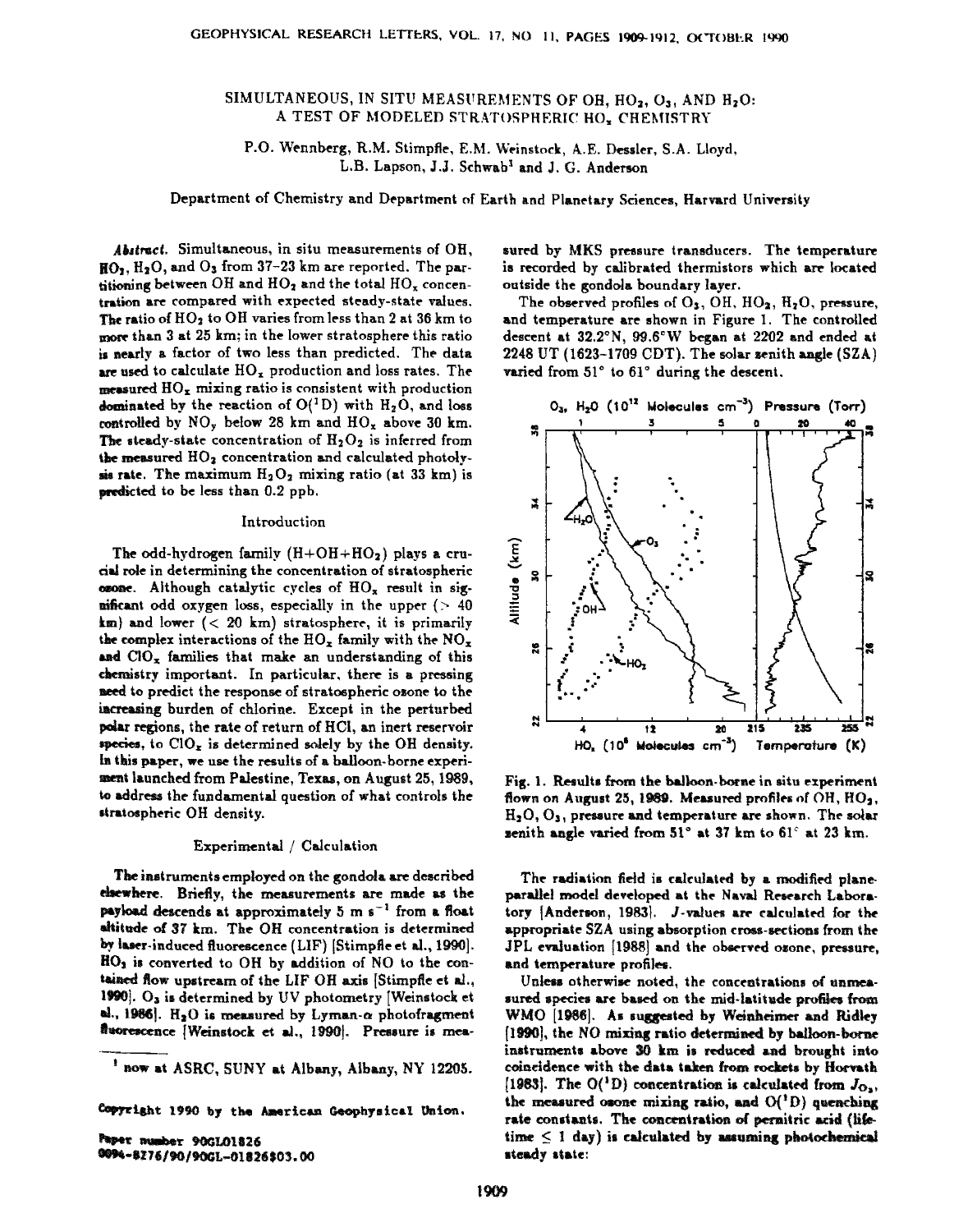$$
[\text{HOODO}_2] \approx \frac{k_{\text{(HO}_2 + \text{NO}_2 + M)}[M][\text{NO}_2][\text{HO}_2]}{J_{\text{HOOD}_2} + k_3[\text{OH}]}
$$

**In this analysis, all rate constants are taken, with their respective uncertainties, from the JPL Panel recommen**dation [1988]. The error analysis represents a  $1\sigma$  distri**bution in which the uncertainty in the rate constants was assumed to be log-normally distributed, with the recommended value being the most pr{•bable. The uncertainties in the concentrations of unmeasured species, listed in Ta**ble 1, are assumed to be normally distributed. The final **uncertainties in the calculations below are determined by Monte Carlo error analysis.** 

### **Discussion**

**Simultaneous, in situ measurements allow quantitative tests of simple photochemical steady-state relationships.**  For species with short lifetimes, such as OH, HO<sub>2</sub>, and **H202, the proposed mechanisms controlling production, loss and partitioning in a key free-radical system can be tested.** 

# The Steady-State Concentration of  $H_2 O_2$

**The only known source of stratospheric hydrogen per**oxide is the self reaction of HO<sub>2</sub>. The principal losses of **peroxide are photolysis and reaction with OH. From the**  measurements of HO<sub>2</sub> and OH and the calculated radi**ation field, the photochemical steady-state concentration**  of H<sub>2</sub>O<sub>2</sub> can be determined:

$$
Production: \qquad \qquad HO_2 + HO_2 \rightarrow H_2O_2 + O_2 \qquad (1)
$$

$$
\int H_2O_2 + h\nu \to OH + OH \tag{2}
$$

Loss: 
$$
\begin{cases}\nR_2O_2 + n\nu \to On + On \\
H_2O_2 + OH \to H_2O + HO_2\n\end{cases}
$$
 (3)

**and so:** 

$$
[\mathrm{H}_{2}\mathrm{O}_{2}] = \frac{k_{1}[\mathrm{HO}_{2}][\mathrm{HO}_{2}]}{J_{2} + k_{3}[\mathrm{OH}]}.
$$
 (4)

**Figure 2 shows the calculated steady-state concentra**tion of H<sub>2</sub>O<sub>2</sub> predicted from the measured concentration of HO<sub>2</sub> and OH. Also shown in Figure 2 are the measurements of Chance and Traub [1987], and Waters et al. **[1981] (both reported as tentative), as well as the upper limits determined by May and Webster [1989], de Zafra et al. [1985], and Larsen et al. [1985].** 

**The inferred value of the hydrogen peroxide mixing ratio is an order of magnitude lower than the measurement of Chance and Traub at 37 km and Waters at 31 km.** 



**Fig. 2. Calculated steady state hydrogen peroxide con.**  centration  $(*)$ . Also shown are the measurements of  $(*)$ Waters et al. [1981], (b) Chance and Traub [1987], and **the upper limit measurements of(c) de Zafra et al.**  (d) Larsen et al. [1985], and (e) May and Webster **[1989**].

**Chance and Traub now feel that their earlier measure\***  ment is in error and that the peak concentration is below 100 ppt (K. Chance; personal communication). It seems **likely that the measurement by Waters is also in error.** 

### **HOx' Production and Loss**

**In the upper and middle stratosphere. the sum of the**  concentrations of OH and HO<sub>2</sub> is thought to be controlled **by only a few reactions.** 

$$
\int O(^1D) + H_2O \rightarrow OH + OH \tag{5}
$$

Production: 
$$
\begin{cases}\nO(^{1}D) + H_{2} \rightarrow OH + H \\
O(^{1}D) + CH_{4} \rightarrow OH + CH_{3} \\
(7)\n\end{cases}
$$
 (6)

$$
\mathrm{(O(^1D)+CH_4\rightarrow OH+CH_3} \qquad (7)
$$

$$
\mathrm{OH} + \mathrm{H}_2\mathrm{O}_2 \rightarrow \mathrm{H}_2\mathrm{O} + \mathrm{HO}_2 \tag{3}
$$

 $OH + HO<sub>2</sub> \rightarrow H<sub>2</sub>O + O<sub>2</sub>$  $(8)$ 

Loss: 
$$
\left\{\n \begin{array}{l}\n \text{OH} + \text{HONO}_2 \rightarrow \text{H}_2\text{O} + \text{NO}_3\n \end{array}\n \right. (9)
$$

$$
[OH + H O O NO2 \rightarrow Products \qquad (10)
$$

**Shown in Figure 3 are the calculated production and**  loss rates between 23-37 km. Reaction (5) is the dominant production term, constituting greater than 90% of the total. The calculated loss rates are shown explicitly. Based on the calculated H<sub>2</sub>O<sub>2</sub> concentration, reaction (3)

TABLE 1. Concentrations used in the modeling of HO<sub>x</sub> chemistry.

| Altitude<br>(km)                  | M <br>$(10^{17} \text{ cm}^{-3})$ $(10^9 \text{ cm}^{-3})$ $(10^9 \text{ cm}^{-3})$ $(10^8 \text{ cm}^{-3})$ $(10^7 \text{ cm}^{-3})$ $(10^7 \text{ cm}^{-3})$ $(\text{cm}^{-3})$ | [NO]                                                                                     |                                                              |                                                                                                                                                                                                        |             | $[NO_2]$ $[HNO_3]$ $[HNO_4]$ $[O(^3P)]$ $[O(^1D)]$                                                                                    |                                |
|-----------------------------------|-----------------------------------------------------------------------------------------------------------------------------------------------------------------------------------|------------------------------------------------------------------------------------------|--------------------------------------------------------------|--------------------------------------------------------------------------------------------------------------------------------------------------------------------------------------------------------|-------------|---------------------------------------------------------------------------------------------------------------------------------------|--------------------------------|
| 36<br>-34<br>32<br>28<br>26<br>24 | -1.6<br>2.2<br>2.9<br>5.4<br>7.4<br>10.0                                                                                                                                          | $1.3 + 0.6$<br>$1.4 + 0.7$<br>$1.5 + 0.8$<br>$1.3 + 0.5$<br>$1.2 + 0.4$<br>$11 \div 0.4$ | $1.1 + 0.4$<br>$1.4 \pm 0.6$<br>$1.7 + 0.7$<br>$1.6 \pm 0.7$ | $1.4 \pm 0.6$<br>$4.2 \pm 1.7$ $1.2 \pm 0.9$<br>$8.7 \pm 3.5$ $3.3 \pm 2.5$<br>$26.4 \pm 10.6$ 7.8 $\pm$ 5.8<br>$1.4 + 0.6 + 44.6 + 17.8 + 9.1 \pm 6.8$<br>$1.2 \pm 0.5$ 69.1 $\pm$ 27.6 8.8 $\pm$ 6.6 | $0.8 + 0.6$ | $29.0 \pm 8.7$ $93 \pm 45$<br>$18.0 \pm 5.4$ 67 $\pm$ 33<br>$10.5 \pm 3.1$ 40 $\pm$ 20<br>$3.2 \pm 0.9$<br>$1.8 + 0.5$<br>$0.9 + 0.3$ | $13 + 7$<br>$7 + 3$<br>$4 + 2$ |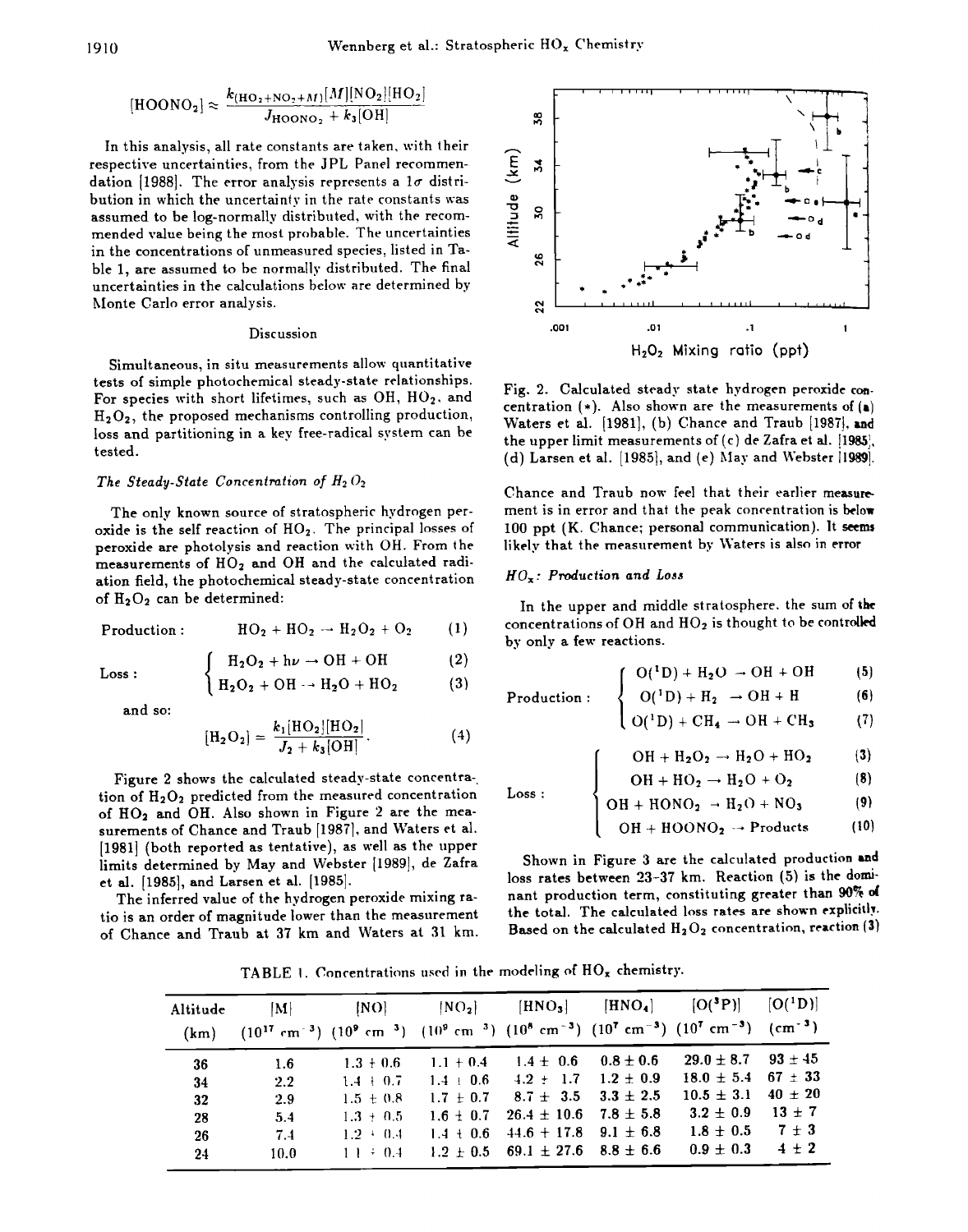

Fig. 3. Calculated odd-hydrogen production and loss rates. The production is primarily from the reaction of  $O(^1D)$  with  $H_2O$ . The individual and total loss rates are shown explicitly:  $(*) = k_8|\text{OH}||\text{HO}_2|$ ; (dashed) =  $k_9[OH][HNO_3];$  (dotted) =  $k_{10}[OH][HNO_4].$  Uncertainty in the total loss and production rates is approximately  $\pm 60\%$ .

does not constitute an important loss of  $HO_x$ . Above 28 km, reaction (8) is the primary odd-hydrogen loss process. In the lower stratosphere, the loss becomes dominated by the NO<sub>y</sub> reactions (9) and (10). Because neither nitric nor pernitric acid were measured, there is large uncertainty in the net rates of these reactions.

The calculated loss and production rates of  $HO_x$  are in rough agreement throughout the altitude range. Above 33 km  $HO_x$  loss falls below the calculated production rate, with a disparity of approximately  $35\%$  at the highest altitude. Given the large uncertainty in both the  $HO_x$ production and loss rates ( $\approx 60\%$ ), and the paucity of data above 33 km it is not clear what, if any, significance to apply to this result. In particular, because of the quadratic dependence of reaction (8) on  $[HO_x]$ , any error in the measured OH density is magnified in calculating the absolute rate of reaction (8).

### The Partitioning between  $HO_2$  and  $OH$

Throughout the stratosphere, the ratio of HO<sub>2</sub> to OH is thought to be controlled by six reactions:

$$
\text{(OH} + \text{O}_3 \rightarrow \text{HO}_2 + \text{O}_2 \tag{11}
$$

$$
\mathrm{OH} \rightarrow \mathrm{HO}_2: \qquad \left\{ \quad \mathrm{OH} + \mathrm{O} \rightarrow \mathrm{H} + \mathrm{O}_2 \right. \tag{12}
$$

$$
OH + CO \rightarrow H + CO_2 \tag{13}
$$

$$
HO_2 + NO \rightarrow OH + NO_2 \quad (14)
$$

$$
HO_2 \rightarrow OH : \qquad \left\{ HO_2 + O_3 \rightarrow OH + 2 O_2 \quad (15) \right\}
$$

$$
(HO_2 + O \to OH + O_2) (16)
$$

The first-order rates for these processes are shown in Figure 4 The H atoms produced in reactions (12) and (13) are converted almost exclusively to HO<sub>2</sub> by reaction with  $O_2$ . The rates of reactions (12) and (13) are not shown because reaction (11) dominates the conversion of OH to HO2. Additional pathways exist for HO2 conversion to  $OH$  through reactions with  $ClO$ ,  $HO<sub>2</sub>$ , and



Fig. 4. First-order rates for the cycling of  $HO<sub>2</sub>$  to OH (solid):  $A = k_{14} | NO |; B = k_{15} | O_3 |; C = k_{16} | O |$ , and for OH to  $HO_2$  (dashed):  $D = k_{11}[O_3]$ . Shaded areas represent a  $1\sigma$  estimate of the uncertainty.

the three-body reaction with NO2. Photolysis of the products, HOCl. H<sub>2</sub>O<sub>2</sub>, and HNO<sub>4</sub>, generates OH but does not add more than 10% to the total first-order rate for the cycling of HO<sub>2</sub> to OH. The calculated steadystate and measured ratios of  $HO<sub>2</sub>$  to  $[OH]$  are shown in Figure 5. Although the measured and calculated ratios agree within their respective uncertainties, the divergence is marked in the lower stratosphere, especially considering the excellent agreement at the highest altitudes. The measured ratio of HO<sub>2</sub> to OH is a factor of two lower than expected at 25 km. Three possible explanations for this result are:  $(1)$  error in the first-order rates; or  $(2)$ error in the measured ratio; or (3) incompletely described chemistry.



Fig. 5. Calculated (solid) and measured (\*) ratio of  $[HO_2]$ to [OH]. Shaded area represents a  $1\sigma$  estimate of the uncertainty in the calculated ratio.

Despite a decade of improvement in the kinetics data base, the largest source of uncertainty in the calculated ratio is the uncertainty in the rate constants at low temperatures. Below 28 km the ratio is expected to be controlled by reactions (11), (14), and (15). Further laboratory studies of these reactions are clearly needed. Uncertainty